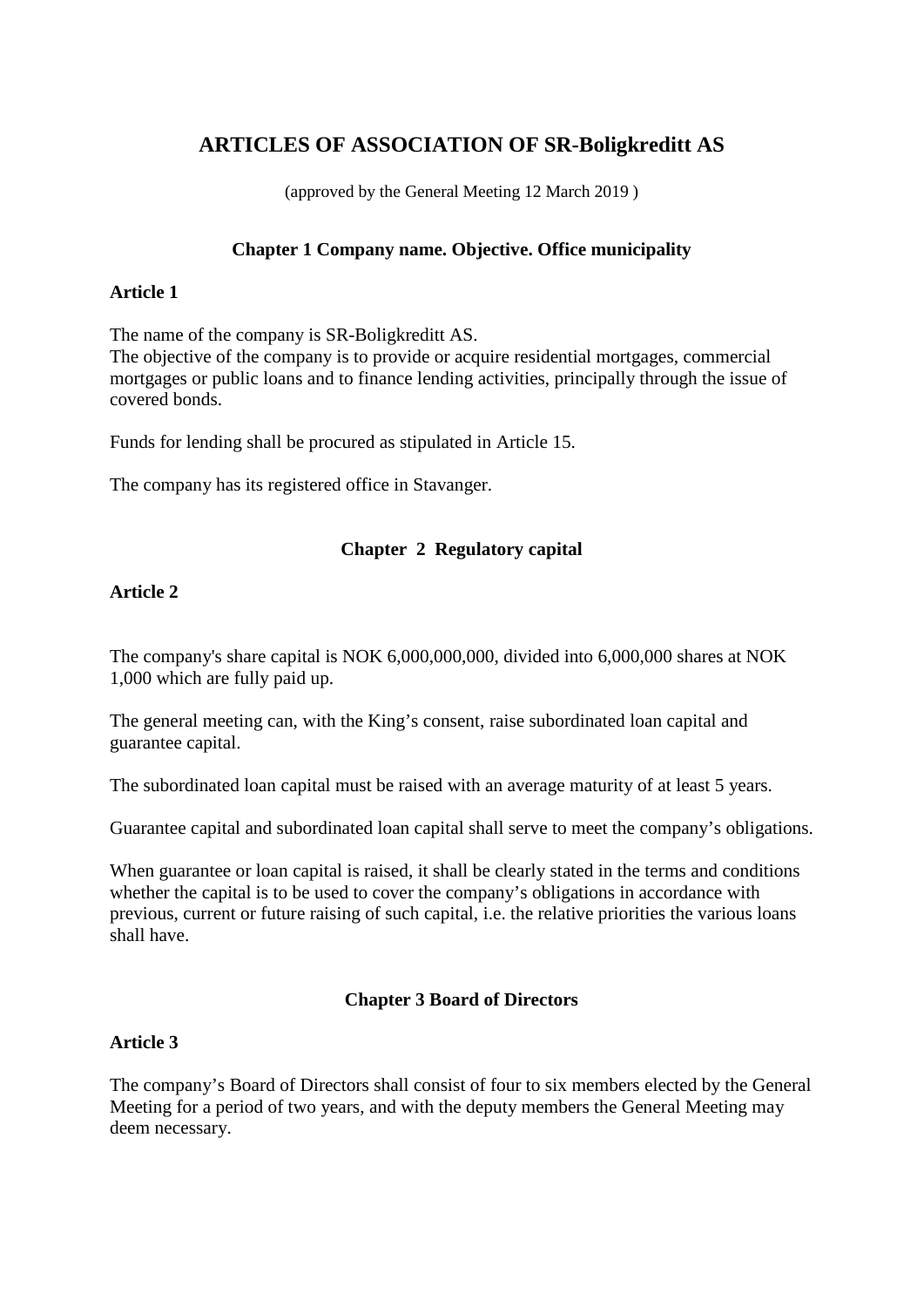After one year, a minimum of half of the elected members will be up for re-election, based on the drawing of lots, while the remainder will be up for re-election after one more year.

Members of the Board of Directors can be re-elected.

The chairman of the Board of Directors is elected by the General Meeting.

## **Article 4**

The chairman of the Board of Directors shall ensure that the Board of Directors convenes once every quarter and otherwise as often as the company's activities so warrant or when requested by at least one member of the Board of Directors.

## **Article 5**

The Board of Directors shall direct the company's activities.

The Board of Directors is therefore responsible for, among other thing:

- 1. Making decisions relating to the raising of loans.
- 2. Granting credit and providing guarantees, as well as stipulating the terms and conditions for this.
- 3. Determining how the company's funds that have not been loaned out are to be used.
- 4. Granting power of procuration or special authorisation.
- 5. Appointing the managing director.
- 6. Constituting the company's audit committee and risk committee or appointing such committees.

The chairman of the Board of Directors, the managing director or two board members jointly may sign on behalf of the company.

The managing director is responsible for the day-to-day management of the company in accordance with instructions set by the Board of Directors.

## **Chapter 4 Audit**

#### **Article 6**

The company must have a state-authorised public accountant who is elected by the General Meeting.

## **Chapter VII General Meeting**

## **Article 7**

The ordinary general meeting shall be held each year before the end of April and is convened by the chairman of the Board of Directors.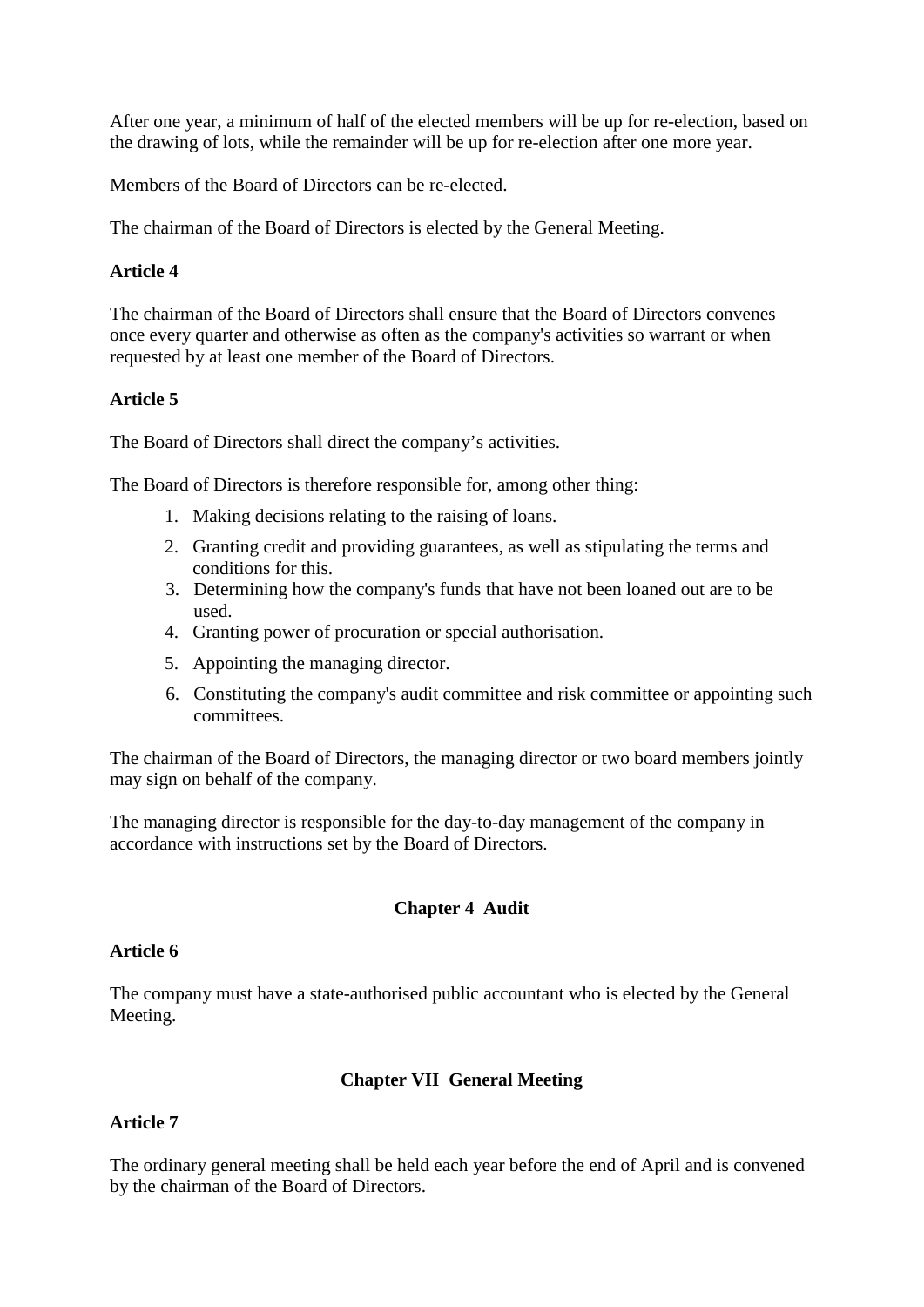An extraordinary general meeting shall be held when this is requested by the Board of Directors, or the company's auditor, or shareholders representing at least one-tenth of the share capital.

The deadline for sending notice of ordinary and extraordinary general meetings is a minimum of seven days.

The notice must be sent in the form of a letter to all shareholders with a known address. The notice must state the time and location of the meeting.

## **Article 8**

The ordinary general meeting shall consider and decide on the following matters:

- 1. Approval of the annual accounts.
- 2. Allocation of the profit for the year or coverage of loss in accordance with the adopted balance sheet, and the distribution of dividends.
- 3. Election of board and members of the Board of Directors
- 4. Determination of remuneration to the company's elected representatives and auditor.
- 5. Other matters which, pursuant to law or the articles of association, must be dealt with at the general meeting.

#### **Chapter 6 The company's activities**

#### **Article 9**

The company shall, at all times, have appropriate capital adequacy which satisfies the minimum capital adequacy requirements pursuant to law or regulations issued by the King.

#### **Article 10**

The company shall secure funding from:

- 1. Financial institutions regulated by law.
- 2. Other Norwegian lenders.
- 3. Foreign lenders.

#### **Article 11**

Loans will be granted based on an overall assessment of security, the borrower's credit rating and earning ability. The Board of Directors shall stipulate more specific guidelines for this.